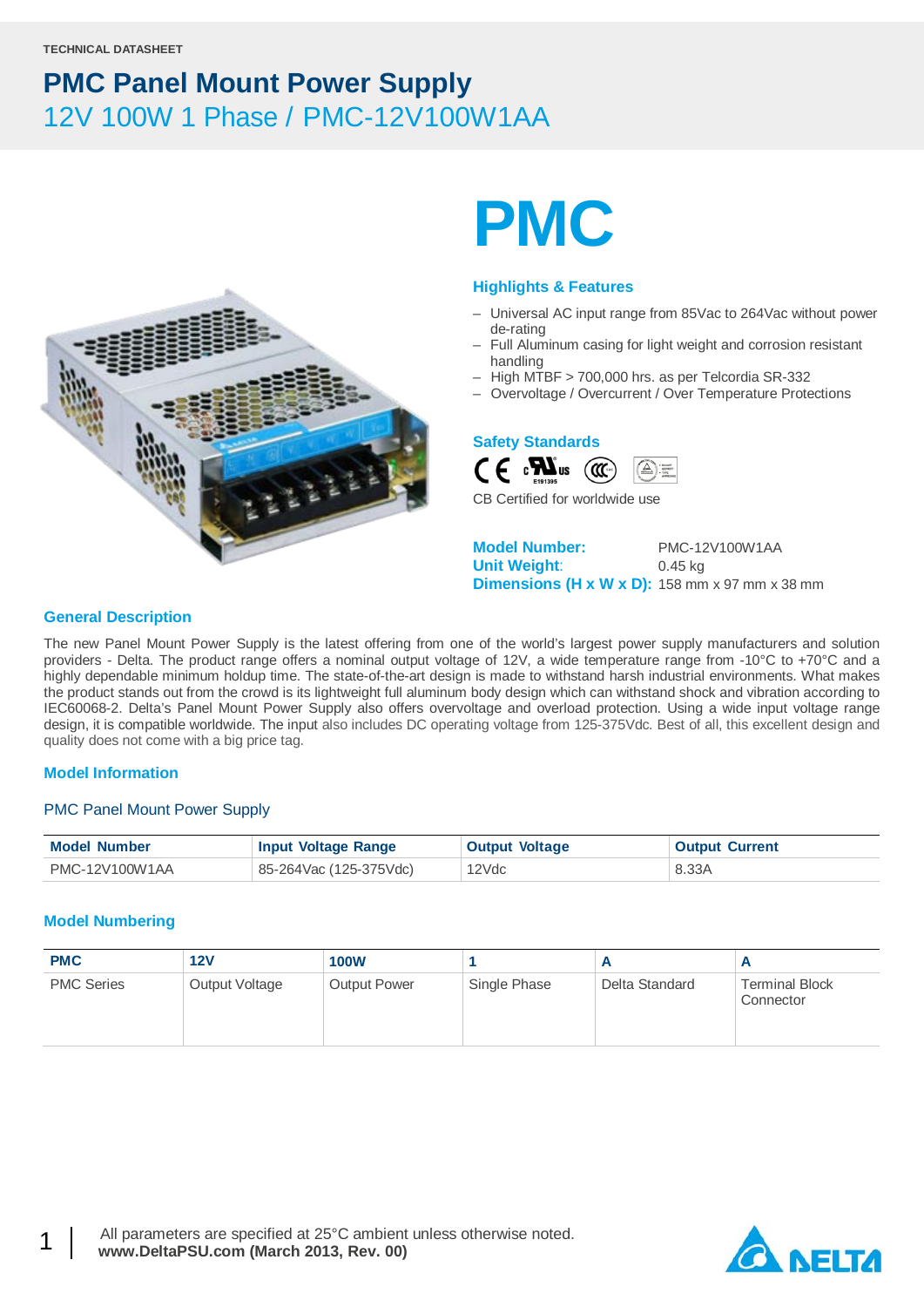### **Specifications**

### Input Ratings / Characteristics

| Nominal Input Voltage    | 100-240Vac                           |
|--------------------------|--------------------------------------|
| Input Voltage Range      | 85-264Vac                            |
| Nominal Input Frequency  | 50-60Hz                              |
| Input Frequency Range    | 47-63Hz                              |
| Nominal DC Input Voltage | 125-250Vdc                           |
| DC Input Voltage Range   | 125-375Vdc                           |
| Input Current            | $<$ 2.0A @ 115Vac, $<$ 1.1A @ 230Vac |
| Efficiency at 100% Load  | $> 84\%$ @ 115Vac, $> 86\%$ @ 230Vac |
| Max Inrush Current       | $<$ 60A @ 115Vac, $<$ 130A @ 230Vac  |
| Power Factor             | Conform to EN61000-3-2, Class A      |
| Leakage Current          | $<$ 1mA @ 240Vac                     |
|                          |                                      |

### Output Ratings / Characteristics

| Nominal Output Voltage                                | $12$ $Vdc$                                          |
|-------------------------------------------------------|-----------------------------------------------------|
| Output Voltage Tolerance                              | $\pm$ 2% (initial set point tolerance from factory) |
| Output Voltage Adjustment Range                       | $11-14$ Vdc                                         |
| <b>Output Current</b>                                 | 8.33A                                               |
| <b>Output Power</b>                                   | 100W                                                |
| Line Regulation                                       | $0.5\%$ typ. (@ 85-264Vac input, 100% load)         |
| Load Regulation                                       | < 1% typ. (@ 85-264Vac input, 0-100% load)          |
| PARD (20MHz)                                          | $<$ 100 $mV$ pp                                     |
| Rise Time                                             | < 30ms @ nominal input (100% load)                  |
| Start-up Time                                         | < 1000ms @ nominal input (100% load)                |
| Hold-up Time                                          | > 15ms @ 115Vac, > 80ms @ 230Vac (100% load)        |
| Dynamic Response (Overshoot & Undershoot O/P Voltage) | $± 5\% @ 0-100\%$ load                              |
| Start-up with Capacitive Loads                        | 8,000µF Max                                         |

### **Mechanical**

| Case Cover                   | Aluminium                         |
|------------------------------|-----------------------------------|
| Dimensions (L x W x D)       | 158 mm x 97 mm x 38 mm            |
| Unit Weight                  | 0.45 kg                           |
| Indicator                    | Green LED (DC OK)                 |
| <b>Cooling System</b>        | Convection                        |
| Terminal<br>Input and Output | M3.5 x 7 pins (Rated 300VAC/15A)  |
| Wire                         | AWG 22-14                         |
| <b>Noise</b>                 | Sound Pressure Level (SPL) <40dBA |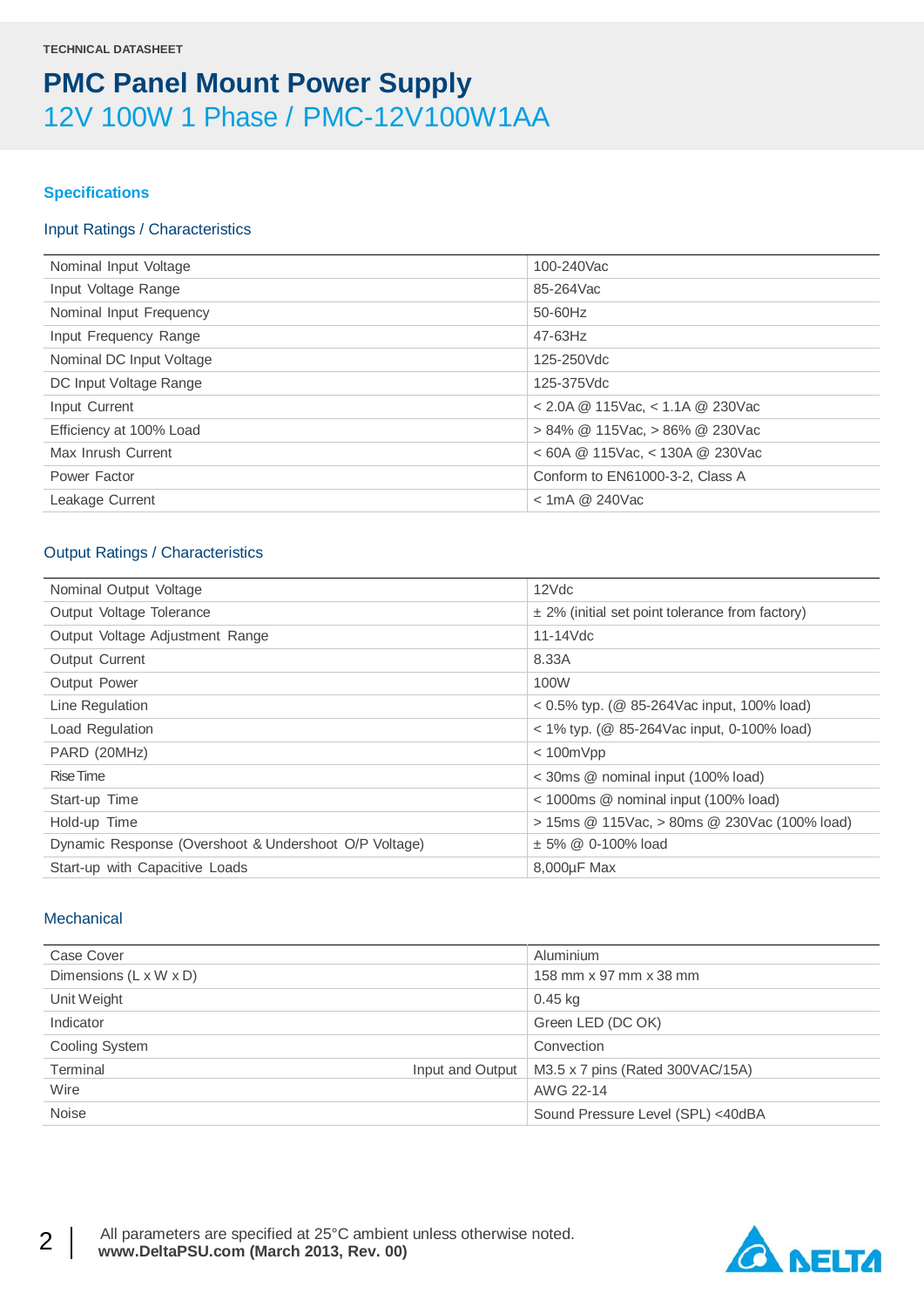### **Environment**

| Surrounding Air Temperature<br>Operating | $-10^{\circ}$ C to $+70^{\circ}$ C                               |
|------------------------------------------|------------------------------------------------------------------|
| Storage                                  | $-25^{\circ}$ C to $+85^{\circ}$ C                               |
| Power De-rating                          | > 50°C de-rate power by 2.5% / °C                                |
| <b>Operating Humidity</b>                | $<$ 95% RH                                                       |
| <b>Operating Altitude</b>                | 3.000 Meters                                                     |
| Shock Test (Non-Operating)               | IEC60068-2-27, 30G (300m/S <sup>2</sup> ) for a duration of 18ms |
|                                          | 1 times per direction, 6 times in total                          |
| Vibration (Non-Operating)                | IEC60068-2-6, 10Hz to 150Hz @ 50m/S <sup>2</sup> (5G peak);      |
|                                          | 20 min per axis for all X, Y, Z direction                        |
| <b>Pollution Degree</b>                  | $\overline{2}$                                                   |

### **Protections**

| Overvoltage                     | 16V +10%/-5%, SELV output, Hicc-up Mode,    |
|---------------------------------|---------------------------------------------|
|                                 | Non-Latching (Auto recovery).               |
| Overload / Overcurrent          | > 120% of rated load current, Hicc-up Mode, |
|                                 | Non-Latching (Auto recovery).               |
| Over Temperature                | < 75°C Ambient Temp@ 100% load,             |
|                                 | Non-Latching (Auto-recovery).               |
| <b>Short Circuit</b>            | Hicc-up Mode, Non-Latching                  |
|                                 | (Auto-recovery when the fault is removed).  |
| <b>Protection Against Shock</b> | Class I with PE* connection                 |

\*PE: Primary Earth

### Reliability Data

| <b>MTBF</b>            | > 700,000 hrs, as per Telcordia SR-332        |
|------------------------|-----------------------------------------------|
| Expected Cap Life Time | 10 years (115Vac & 230Vac, 50% load and 40°C) |

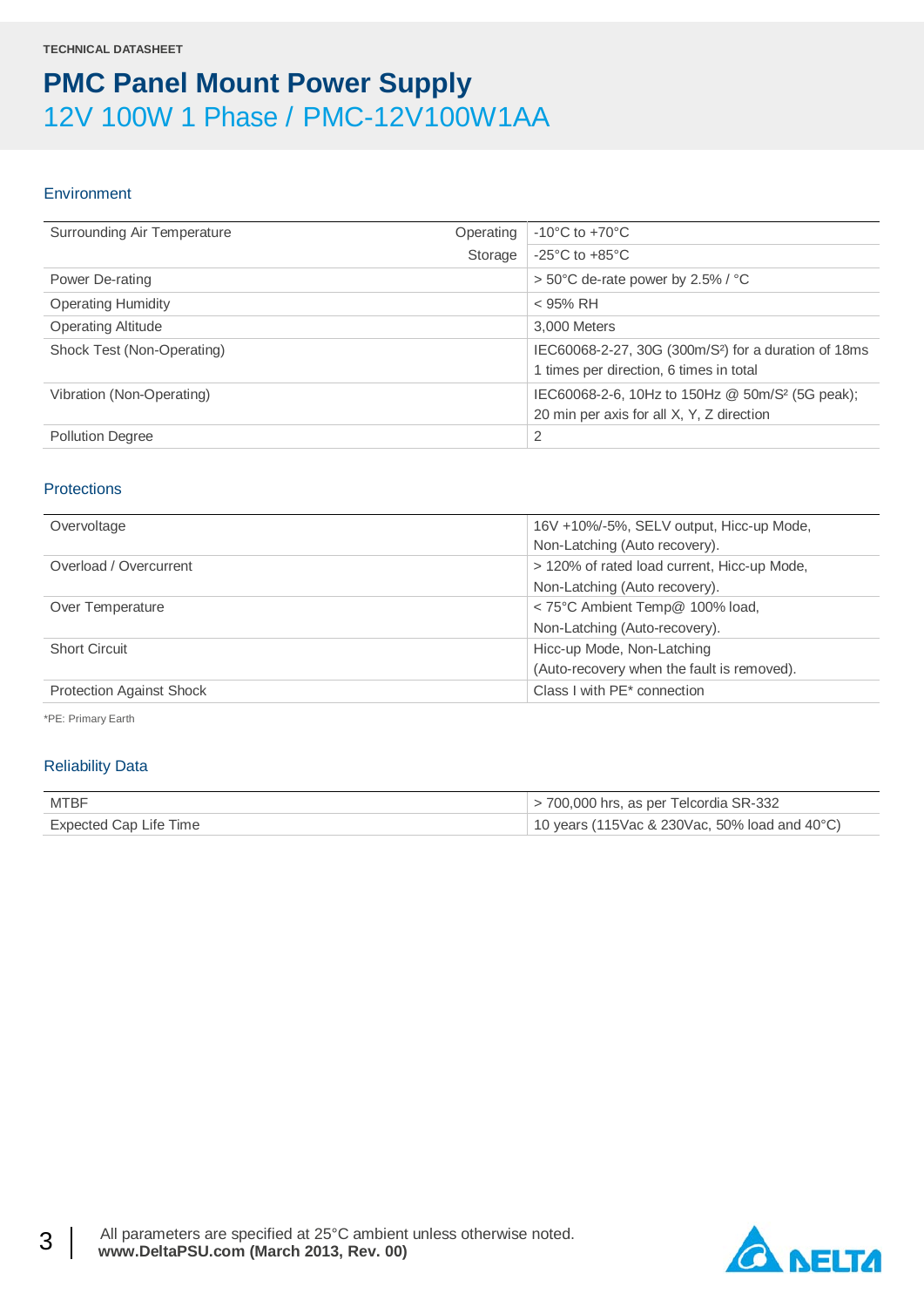### Safety Standards / Directives

| <b>Electrical Safety</b> |                            | TUV Bauart to EN60950-1, UL/cUL recognized to<br>UL60950-1 and CSA C22.2 No. 60950-1, CB scheme to<br>IEC60950-1, CCC to GB4943 |
|--------------------------|----------------------------|---------------------------------------------------------------------------------------------------------------------------------|
| <b>CE</b>                |                            | In conformance with EMC Directive 2004/108/EC and<br>Low Voltage Directive 2006/95/EC                                           |
| Material and Parts       |                            | RoHS Directive 2011/65/EU Compliant                                                                                             |
| Galvanic Isolation       | Input to Output 3.0 KVac   |                                                                                                                                 |
|                          | Input to Ground   1.5 KVac |                                                                                                                                 |
|                          | Output to Ground           | 500 Vac                                                                                                                         |

### EMC

| EMC / Emissions                   |               | CISPR22, EN55022, FCC Title 47: Class B, GB9254                                                     |
|-----------------------------------|---------------|-----------------------------------------------------------------------------------------------------|
| Immunity to                       |               |                                                                                                     |
| Electrostatic Discharge           | IEC61000-4-2  | Level 4 Criteria $A^{1}$<br>Air Discharge: 15kV<br>Contact Discharge: 8kV                           |
| <b>Radiated Field</b>             | IEC61000-4-3  | Level 3 Criteria $A^{(1)}$<br>80MHz-1GHz, 10V/M with 1kHz tone / 80% modulation                     |
| Electrical Fast Transient / Burst | IEC61000-4-4  | Level 3 Criteria $A^{1}$<br>2kV                                                                     |
| Surge                             | IEC61000-4-5  | Level 3 Criteria $A^{1}$<br>Common Mode <sup>2)</sup> : 2kV<br>Differential Mode <sup>3</sup> : 2kV |
| Conducted                         | IEC61000-4-6  | Level 3 Criteria $A^{1}$<br>150kHz-80MHz, 10Vrms                                                    |
| Power Frequency Magnetic Fields   | IEC61000-4-8  | Criteria $A^{1}$<br>10A/Meter                                                                       |
| <b>Voltage Dips</b>               | IEC61000-4-11 | 100% dip; 1 cycle (20ms); Self Recoverable                                                          |
| Low Energy Pulse Test (Ring Wave) | IEC61000-4-12 | Level 3 Criteria $A^{1}$<br>Common Mode <sup>2)</sup> : 2kV<br>Differential Mode <sup>3</sup> : 1kV |

1) Criteria A: Normal performance within the specification limits

2) Asymmetrical: Common mode (Line to earth) 3) Symmetrical: Differential mode (Line to line)

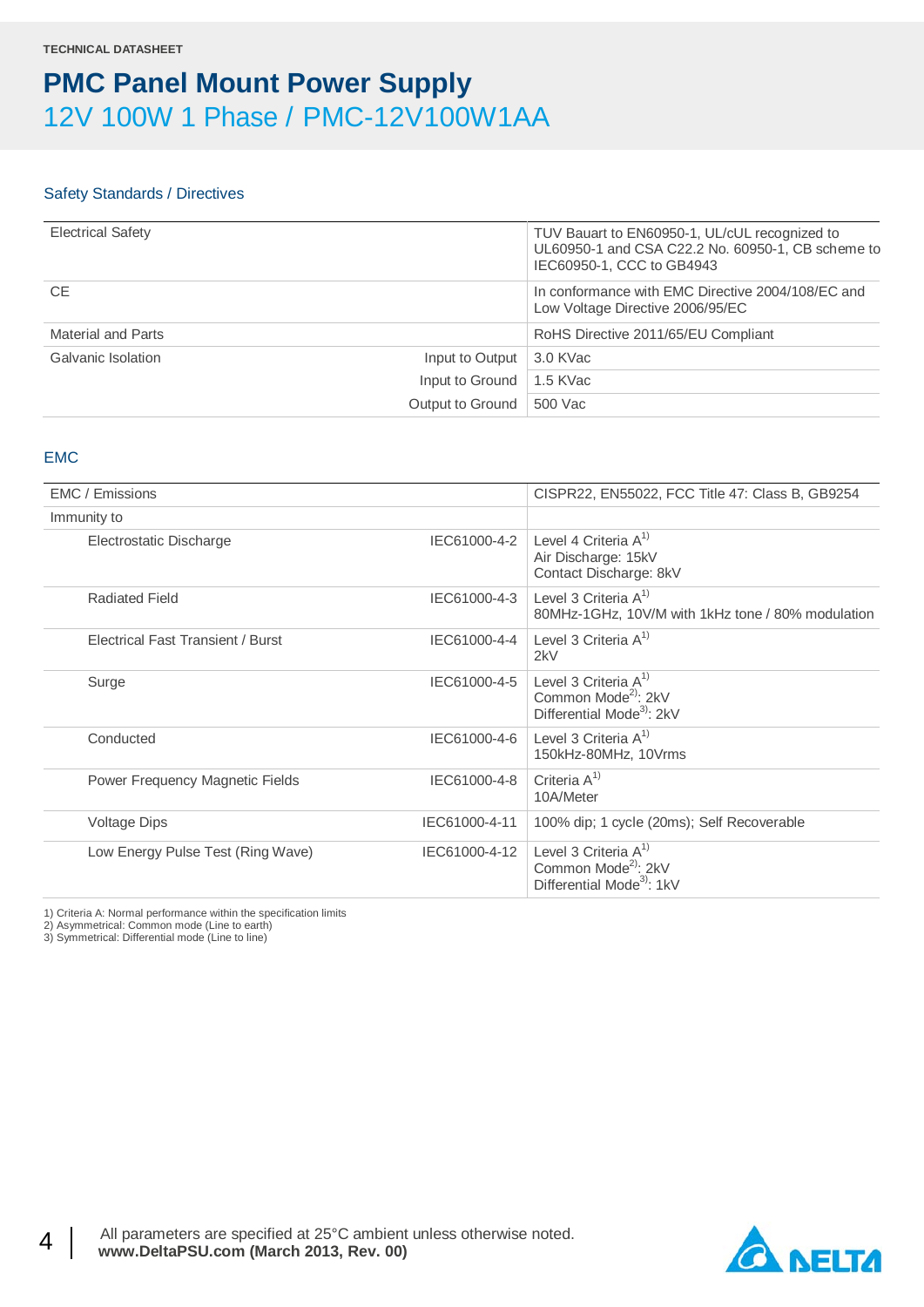### **Block Diagram**



### **Device Description**



- 1) Input & Output terminal block connector
- 2) DC Voltage adjustment potentiometer<br>3) DC OK control LED (Green)
- DC OK control LED (Green)

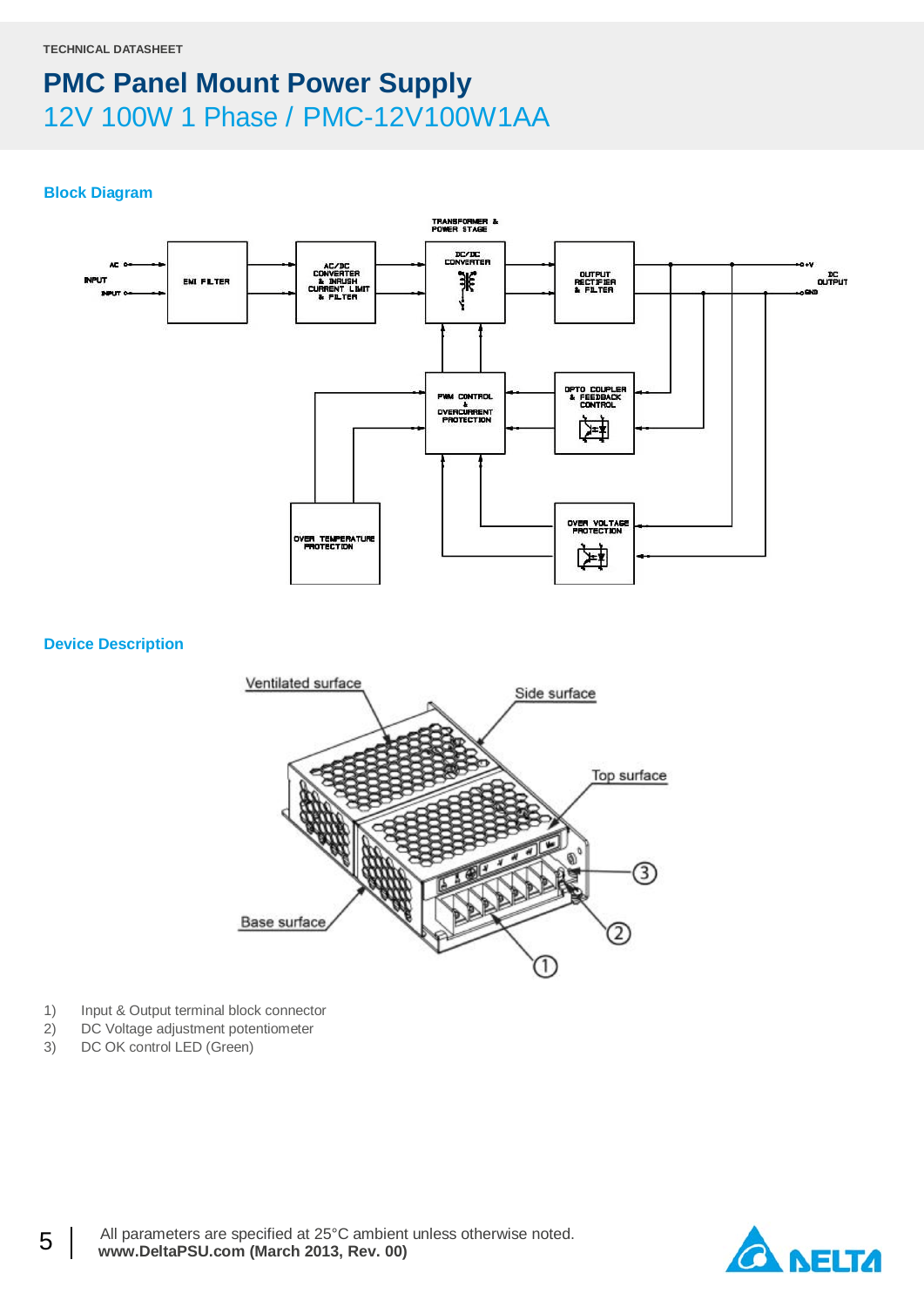#### **Dimensions**

**H x W x D:** 158 x 97 x 38 mm



### **Engineering Data**

### De-rating VS surrounding air temperature



**Fig. 1 De-rating for Vertical and Horizontal Mounting Orientation > 50°C de-rate power by 2.5% / °C**

#### **Note**

- 1. Power supply components may degrade, or be damaged, when the power supply is continuously used outside the shaded region, refer to the graph shown in Fig. 1.
- 2. If the output capacity is not reduced when the surrounding air temperature > 50°C, the device may run into Over Temperature Protection. When activated, the output voltage will go into bouncing mode and will recover when the surrounding air temperature is lowered or the load is reduced as far as necessary to keep the device in working condition.
- 3. If the device has to be mounted in any other orientation, please do not hesitate to contact **info@deltapsu.com** for more details.
- 4. In order for the device to function in the manner intended, it is also necessary to keep a safety distance of 20mm with adjacent units while the device is in operation.
- 5. Depending on the surrounding air temperature and output load delivered by the power supply, the device housing can be very hot!

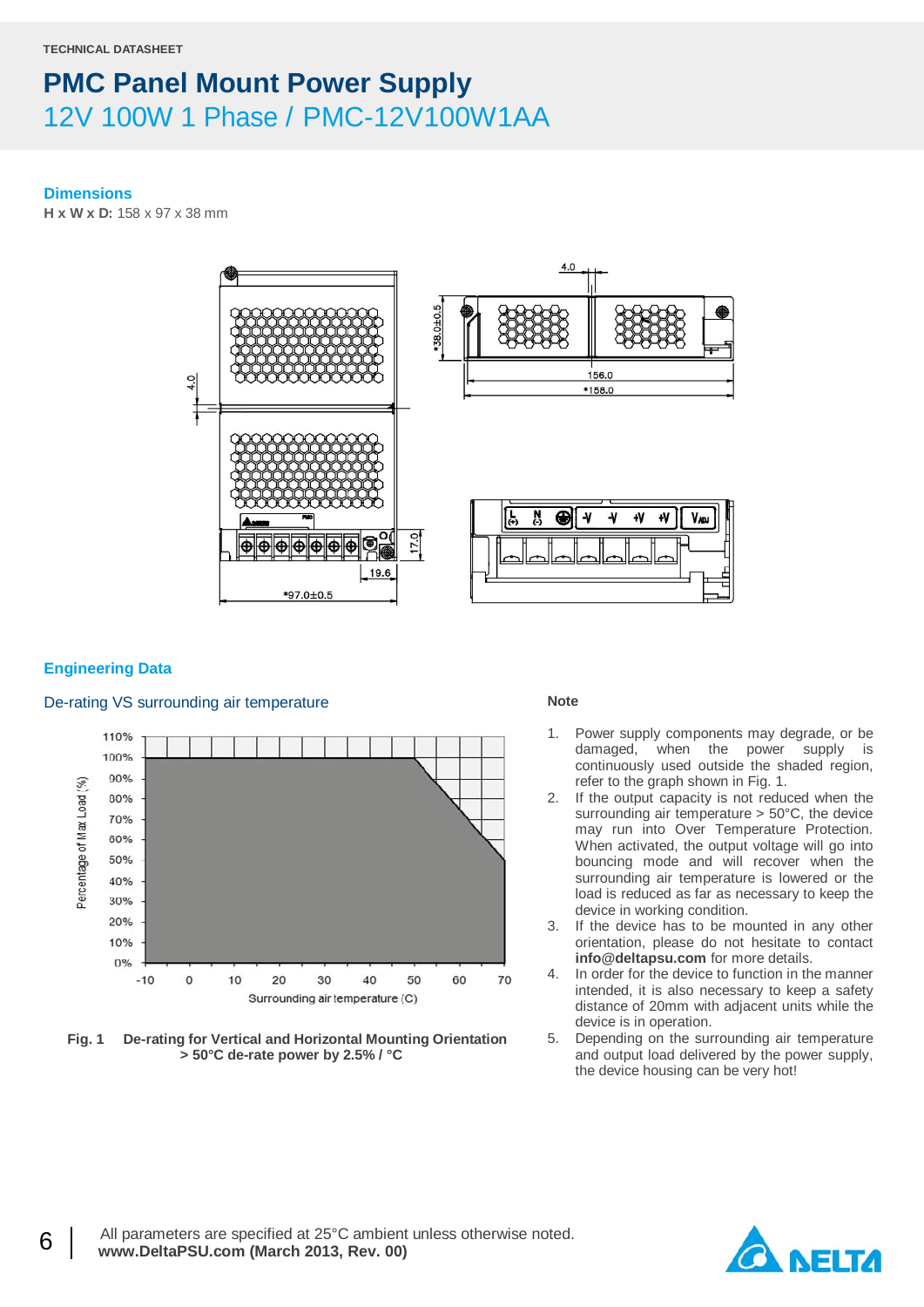### De-rating VS AC input voltage



■ No output power de-rating across the entire input voltage range

### **Assembly & Installation**

### **Mounting**

Ⓐ Mounting holes for power supply assembly onto the mounting surface. Power supply shall be mounted on minimum 2 mounting holes using M3 screw minimum 5 mm length.

Ⓑ This surface belongs to customer's end system or panel where the power supply is mounted.

Ⓒ Connector.



**Fig. 2 Mounting Orientation**

### Installation



- Only use M3 screw ≤ 6 mm through the base mounting holes. This is to keep a safe distance between the screw and internal components.
- Recommended mounting tightening torque : 4~8Kgf.cm

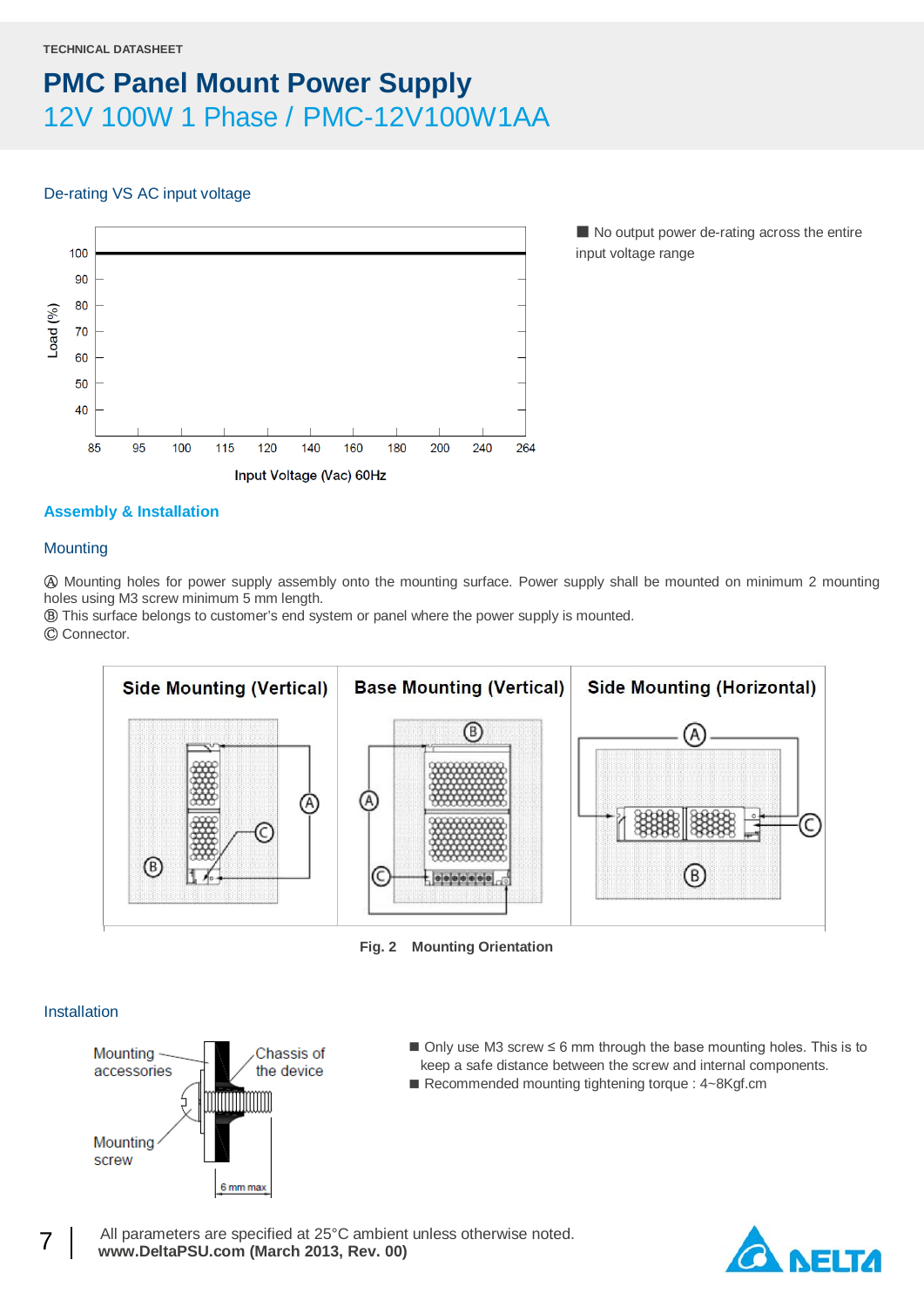#### Safety Instructions

- To ensure sufficient convection cooling, always maintain a safety distance of >20mm from all ventilated surfaces while the device is in operation.
- The device is not recommended to be placed on low thermal conductive surface, for example, plastics.
- Note that the enclosure of the device can become very hot depending on the ambient temperature and load of the power supply. Do not touch the device while it is in operation or immediately after power is turned OFF. Risk of burning!
- Do not touch the terminals while power is being supplied. Risk of electric shock.
- Prevent any foreign metal, particles or conductors to enter the device through the openings during installation. It can cause: - Electric shock; Safety Hazard; Fire; Product failure
- Warning: When connecting the device, secure Earth connection before connecting L and N. When disconnecting the device, remove L and N connections before removing the Earth connection.

### **Functions**

■ Graph illustrating the Start-up Time, Rise Time, and Hold-up Time



### Start-up Time

The time required for the output voltage to reach 90% of its set value, after the input voltage is applied.

### Rise Time

The time required for the output voltage to change from 10% to 90% of its set value.

### Hold-up Time

Hold up time is the time when the AC input collapses and output voltage retains regulation for a certain period of time. The time required for the output to reach 95% of its set value, after the input voltage is removed.

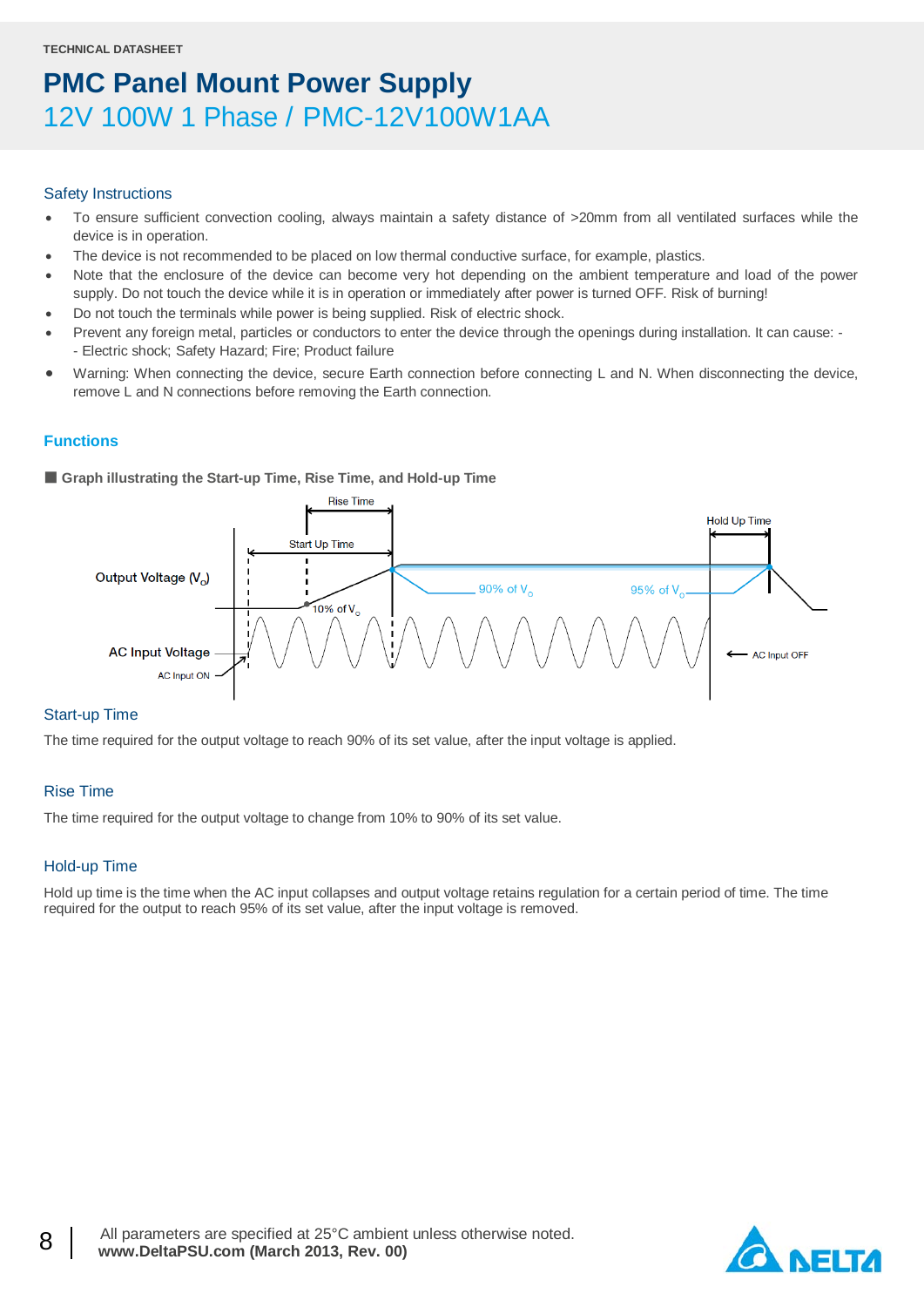### Inrush Current

Inrush Current is the first surge current seen on the input side when AC input is applied to the power supply. It is the first pulse captured; see a typical picture for the inrush current as seen in the power supply.



#### Dynamic Response

The power supply output voltage will remains within  $±5\%$  of its steady state value, when subjected to a dynamic load from 0 to 100% of its rated current.



### Overvoltage Protection

The power supply's overvoltage circuit will be activated when its internal feedback circuit fails. The output voltage shall not exceed its specifications defined on Page 3 under "Protections".



#### Overload & Overcurrent Protections

The power supply's Overload (OLP) and Over current (OCP) Protections will be activated when output current exceeds 120% of  $I<sub>O</sub>$  (Max load). In such occurrence, the  $V<sub>O</sub>$  will start to droop and once the power supply has reached its maximum power limit, the protection is activated and the power supply will go into "Hiccup mode" (Auto-Recovery). The power supply will recover once the fault condition of the OLP and OCP is removed and  $I<sub>O</sub>$  is back within the specifications.



Additionally, if the  $I<sub>0</sub>$  is < 120% but > 100% for a prolong period of time (depending on the load), the Over Temperature Protection (OTP) will be activated due to high temperature on critical components. The power supply will then go into "Hiccup mode" until power supply cool down.

#### Over Temperature Protection

As mentioned above, the power supply also has Over Temperature Protection (OTP). This is activated when the overload condition persists for an extended duration and the output current is below the overload trigger point but >100% load. In the event of a higher operating condition at 100% load, the power supply will run into OTP when the surrounding air temperature is >75°C. When activated, the output voltage will go into bouncing mode until the operating surrounding temperature drops to 50°C or output capacity is reduced as recommended in the de-rating graph.

### Short Circuit Protection

The power supply's output OLP/OCP function also provides protection against short circuits. When a short circuit is applied, the output current will operate in "Hiccup mode", as shown in the illustration in the OLP/OCP section on this page. The power supply will return to normal operation after the short circuit is removed.